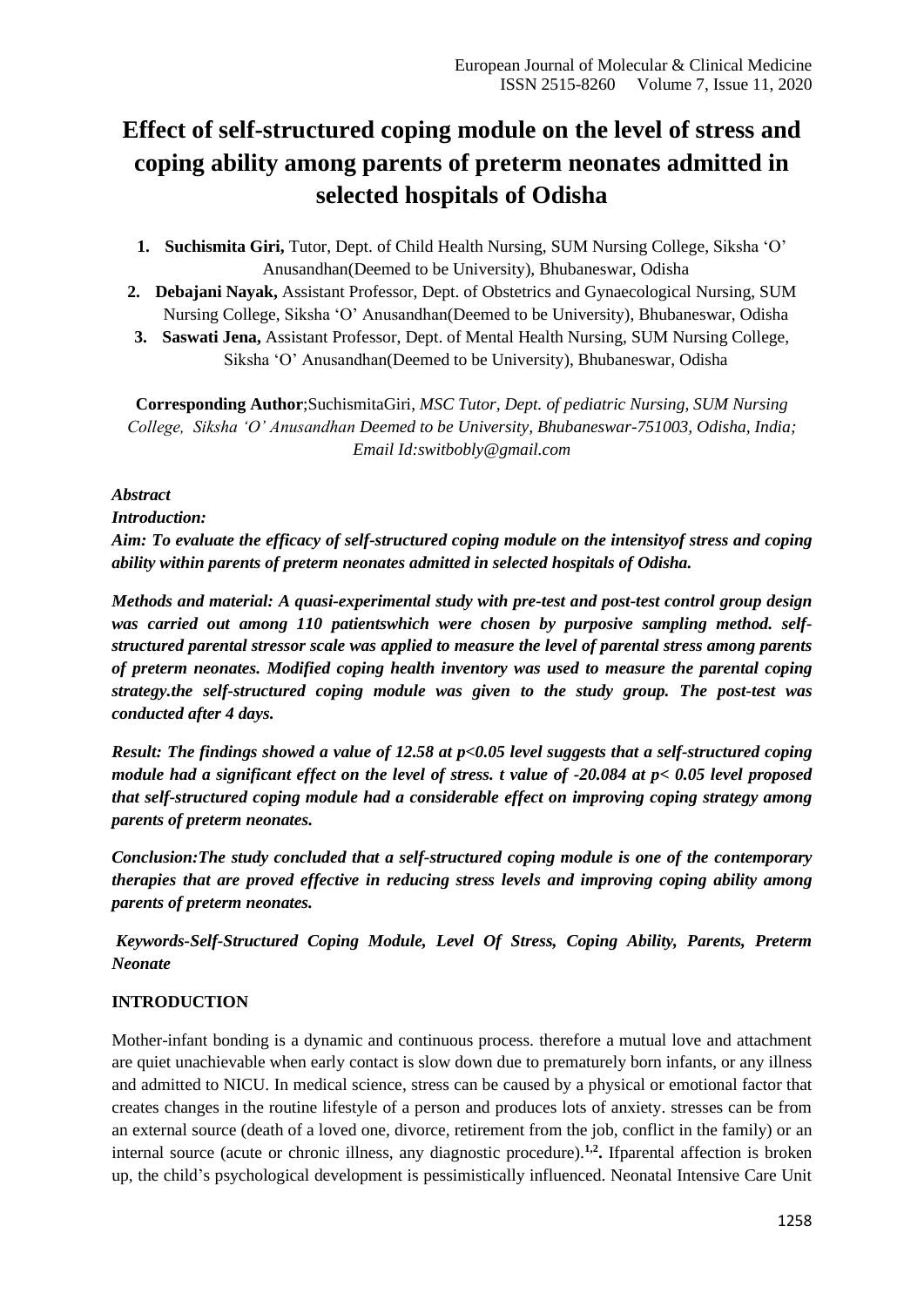(NICU) setting has prospective to intensify strain for parents having infant confessed to the unit. NICU annoyance, independently or in integration, may hinder the parent-infant connection and create additional problems for the parents (Carter et al., 2007). **<sup>3</sup>**The parent-child relationship is a god gifted magical and unique bond. it can be successful within a good family environment, support from peers, friends, a community that have some impact on the intensity of parental stress and behavior. The high amount of stress can spoil good parenting and producesa negative impact on the social, emotional, cognitive outcomes for the child.**4**Significant improvement in equipment plus concern for the highrisk newborn has conveyed together stress and opportunities to families. Improvement in the emergency obstetric care and neonatal resuscitation pattern has decreased the neonatal mortality rate.**<sup>5</sup>** ability of parents to cope with stress hasa preterm neonate and to give quality care is the important factor toasses the maternal-neonate outcomes.The infant-maternal bonding has a great impact on the quality of nursing care.<sup>6</sup>During the experience in the NICU, the investigator goes through many parents who under stress were inquisitive about their newborn. The investigator therefore, felt the need to conduct this study on a larger scale.

#### **MATERIAL AND METHOD**

A quantitative research approach and a quasi-experimental research design were chosen for this study. This study was conducted among 110 parents of preterm neonates admitted to the NICU of Sardar Vallabh Bhai Patel Post Graduate Institute Of Paediatrics Cuttack. The nonprobability purposive sampling technique was used for this study. parental stressor scale is a 22 item multidimensional selfreport scale deliberate to examine the cause of parental stress in the NICU.Modified coping health inventory has 3 subscales with 30 items used to measure parental coping ability. The reliability of the tool was tested by using Cronbach co-efficient formula and it is found to be reliable at 0.82 &0.90. The socio-demographic data was collected by a self-structured questionnaire. This tool has two parts. Part 1 and Part 2. part 1 deals with a total of 10 items regarding parent information. Those are age, gender, religion, education, occupation, income, the total number of children, maternal complication, mode of delivery and gestational week. Part 2 of Tool I deals with infants information.It has a total of 2 items. Those are birth order of the child and birth weight.The tool was validated by various experts. The tool was tested with 10 participants to check the reliability test.Then by purposive sampling method, one govt hospital was selected from Cuttack. Prior permission was taken from Medical superintendent Sardar Vallabh Bhai Patel postgraduate institute of pediatricsCuttack. The researcher introduced herself to the students and said the purpose of the study. The pre-test was conducted on the 2nd day of NICU admission by administering a self-structured parental stressor scale and modified coping health inventory in both experimentsas well asthe control group. The total duration of the assessment was 60 min. After completion of a pre-test, Intervention was given on the same day. Information was given to the parents in the experimental group regarding the behavior and characteristics of preterm infants, their growth and development, their parental role, and methods used to overcome stress whichever is mentioned in the module. For further reference module was given to the parents. no intervention was given to the control groups. The total duration of teaching was 30 min.The post-test was conducted after 4 days of intervention among the experimental group and control group to asses the level of stress and coping mechanism. The collected data were analyzed using MS Excel.The baseline data (demographic data) were analyzed by frequency and percentage.Analysis of the effectiveness of the self-structured coping module was calculated by paired and unpaired t-test. To identify the association between socio-demographic variables with the level of stress and coping strategy chi-square" test was used.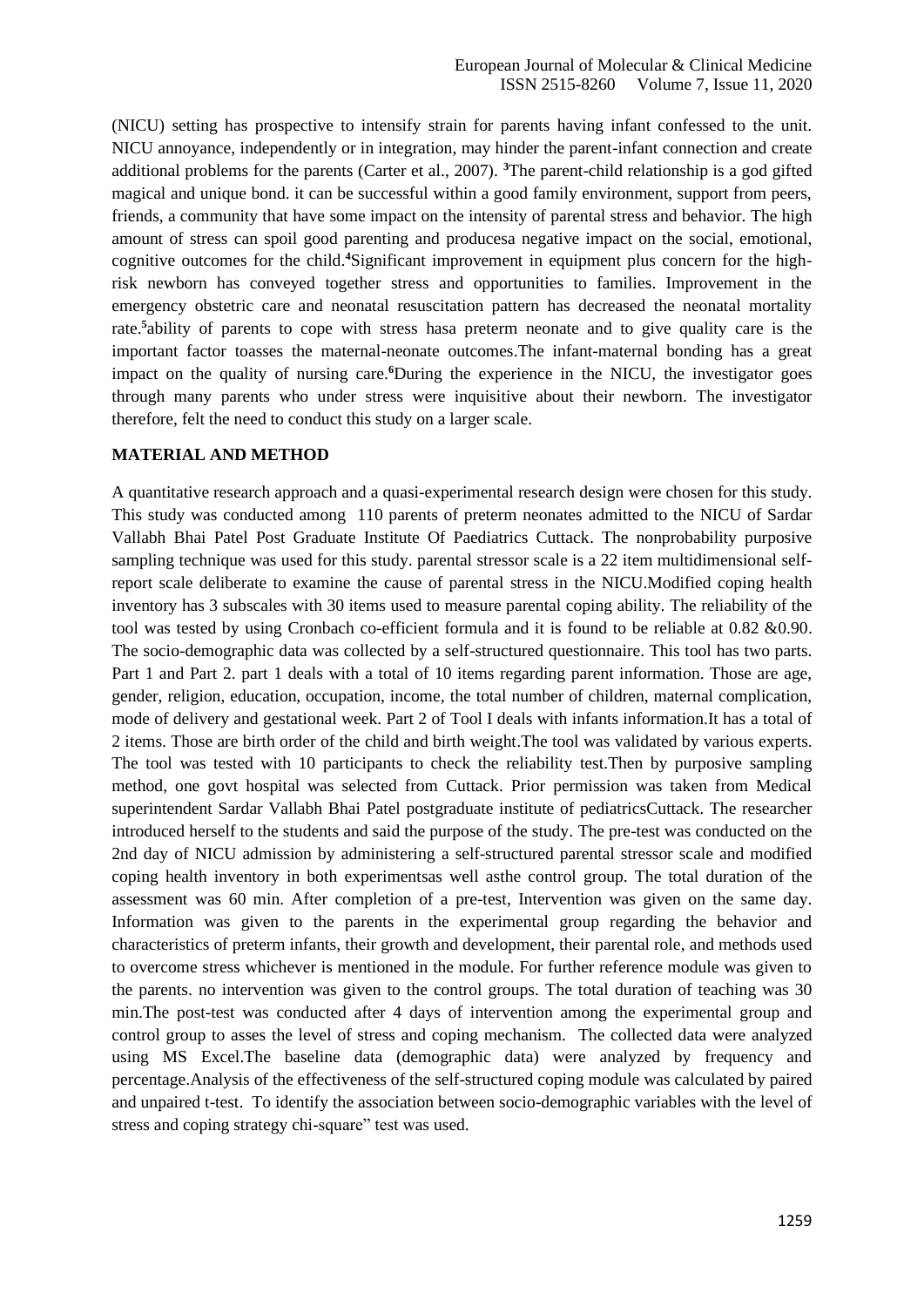#### **RESULTS**

The outcome of this research paper found28.57% of parents were underthe age group of 31-35 yr in experimental and 32.5% in the control group. More than half 71.42% of parents were a mother in the study group and 75% in the control group. maximum percentage of parents wereHindu inthe experiment as well as in the control group i.e. 65.71% and 50% respectively. Most of the parents had qualifications up to graduation, 32.85% in the experiment group, and 25% of parents had qualifications up to higher secondary in the control group. Most of the parents 47.14% were unemployed in the study group and 40% ofparents were unemployed in the control group. The majority of parents income was between 10,001-20,000 in the experimental group i.e. 34.28% and in the control group it was 42.5%.

Most of the mothers had no maternal complication in antenatal and natal period in experimental 62.85% and control group 60% respectively. More than half of the mother 71.42% had undergone LSCS in the experiment group and 57.5%. in the control group. Further,35.71% had gestational week between 33-36 wk in the experimental group and 42.5% mothers had gestational week between 24-28 wk in the control group. The topmost percentage of parents had 1<sup>st</sup> child,64.28% inthe experiment group, and 55% in the control group respectively. As regards birth weight, almost half the percentage of the baby's birth weight was less than 1.5 kg having 51.42% inthe experiment group and 45% in the control group. pre-test score of parental stress level in the experiment group was very stressful that is 44.28% whereas it was found to be 45.71% of parents were mostly a little stressed.In the control group pre-test and post-test scores of parental stress levels were mostly very stressful that is  $52.50\% \& 60\%$ . In the experimental group, maximum parents coping ability was moderately helpful,72.85% in pre-test .post test score of parental coping ability was 62.85% for moderately helpful and 37.14% for extremely helpful. In the control group, most of the parental coping strategy score was moderately helpful,62.5% inthe pre-test, and 58% in the post-test.

As regards the efficacy of the intervention on stress level it was found that the t-test value was -12.852 (p=<.00001\*) at 108 degrees of freedom which was more than tabulated value at 0.05 significant level & was highly significant. for comparing the post-test value of coping ability among the study group and control group it showed that the t-test value was  $14.728$  ( $p = < .00001^*$ ) at 0.05 significant level & was statistically significant.thus it inferred that self-structured coping module was effective in reducing stress and improving coping ability. calculated chi-square values were 10.962, 22.471 correspondingly which implies there was an association between the level of parental stress with gender and education.

#### **DISCUSSION**

These study findings displayed the usefulness of the intervention in reducing stress and developing coping ability among parents of preterm neonates admitted in the NICU. Similarly Soheila Jafari Mianaei1 Fatemeh Alaee Karahroudy2,etal 2014 showed the amount of anxiety and level of stress were decreased in experiment group after receiving the intervention in two phases(where the p-value is <0.001\*) while the level of stress and anxiety were increased in comparison group.**<sup>7</sup>**Mojgan Mirghafourvand,1 ElahehOuladsahebmadarek,2etal 2017 reported that COPE programhelped improvethe intensity of stress among mothers after anothersession of cope program and state anxiety after the first part of program .**<sup>8</sup>** .The present study findings supported a similar study conducted by Azam [Momenizadeh,](http://jpen.ir/search.php?sid=1&slc_lang=en&auth=Momenizadeh) [Hossein](http://jpen.ir/search.php?sid=1&slc_lang=en&auth=Zeraati) Zeraati etal on coping with stress in mothers of preterm neonates admitted in the neonatal intensive care unit. 70 mothers with premature infants have participated in that study. The result showed that the highest score in the aspect related to problem-focused coping wasthe availability of support system and active coping, for emotion-focused coping were spiritual method and use of emotional support and dysfunctional coping strategy were feeling of guilty, unimaginable problem and denial. demographic characteristics were not significantly related tothe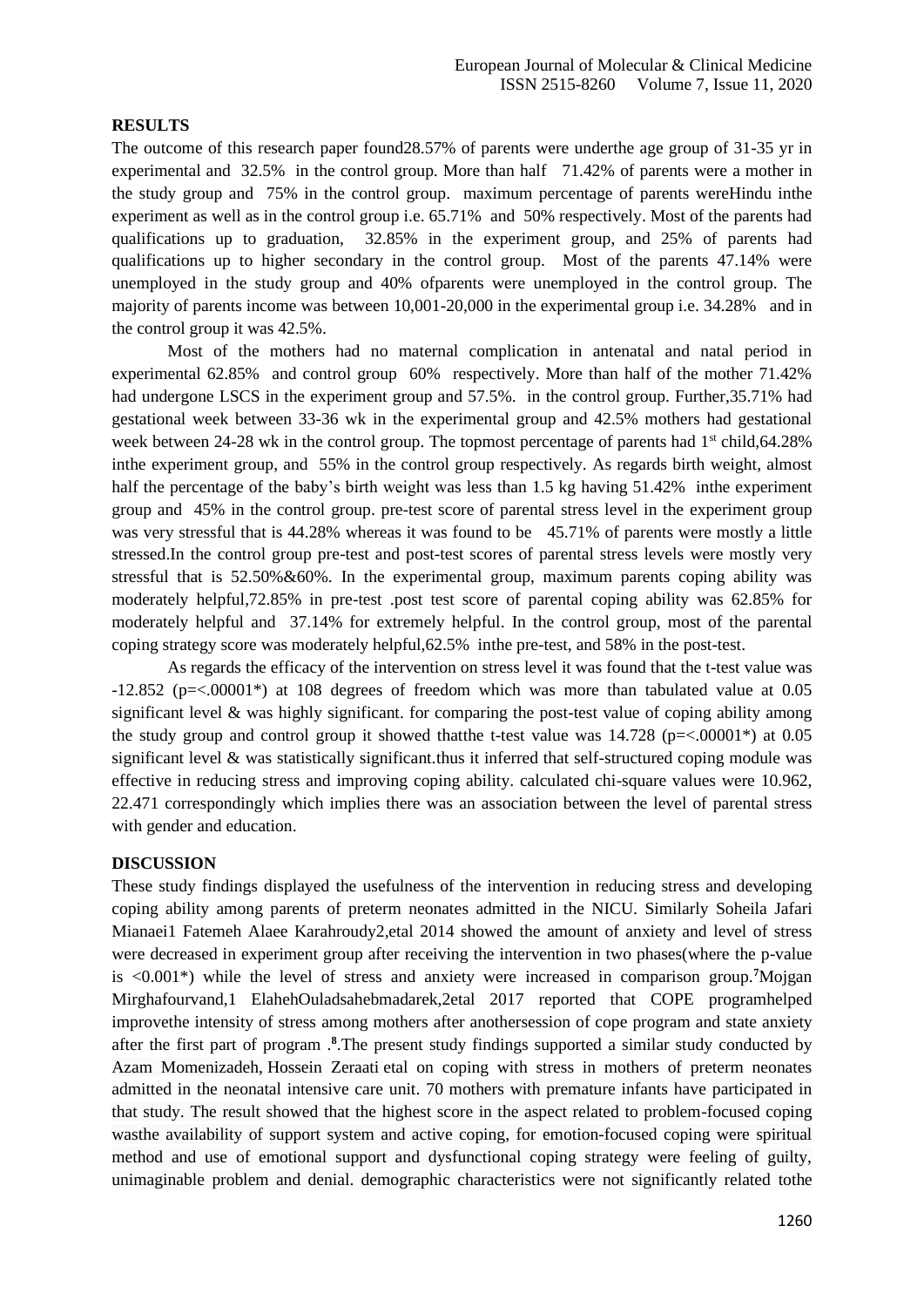maternal coping pattern. **<sup>9</sup>**Per Ivar Kaaresen, MDa,b, John A. Rønning found that intervention program was effectual for both mother and father in lowering the amount of stress betweenthe preterm experimental group as compared to the term control group after receiving the early intervention program.**<sup>10</sup>**

## **Conclusion**

This study was done among the parents and analyzing which sort(class) of stress and coping parents report more. the outcomes demonstrate that there was severe stress among the parents. The study has critical ramifications to discover diverse adapting systems on the premise of which parents can help themselves scholastically during the NICU experience.

## **Funding:** None

**Ethical Statement:** This study was approved by the institutional ethical committee and prior consent was taken from participants.

**Conflict Of Interest**: The authors declare that there is no conflict of interest.

## **Reference:**

- 1. Heidari H, Hasanpour M, Fooladi M. Stress Management among Parents of Neonates Hospitalized in NICU: A Qualitative Study. J Caring Sci. 2017;6(1):29-38.
- 2. Sih DA, Bimerew M, Modeste RRM. Coping strategies of mothers with preterm babies admitted in a public hospital in Cape Town. Curationis. 2019;42(1):e1-e8.
- 3. Carter JD,Mulder RT, Darlow BA. Parental Stressin the NICU: The influence of personality,psychological, pregnancy and family factors, personality and mental health 1,pp40-50, 2007.
- 4. Duncan LG, Coatsworth JD, Greenberg MT. A Model of Mindful Parenting: Implications for Parent-Child Relationships and Prevention Research. Clin Child Fam Psychol Rev. 2009;12(3):255–70
- 5. Bauer PJ. The Parents Perspective on Neonatal Intensive Care. Michigan Fam Rev. 1995;01(1):47.
- 6. Forcada-Guex M, Pierrehumbert B, Borghini A, Moessinger A, Muller-Nix C. Early Dyadic Patterns of Mother-Infant Interactions and Outcomes of Prematurity at 18 Months. Pediatrics. 2006;118(1):e107–14.
- 7. Mianaei SJ, Karahroudy FA, Rassouli M, Tafreshi MZ. The effect of Creating Opportunities for Parent Empowerment program on maternal stress, anxiety, and participation in NICU wards in Iran. Iran J Nurs Midwifery Res. 2014 Jan;19(1):94-100.
- 8. Mirghafourvand M, Ouladsahebmadarek E, Hosseini M B, Heidarabadi S, Asghari-Jafarabadi M, et al. The Effect of Creating Opportunities for Parent Empowerment Program on Parent's Mental Health: A Systematic Review, Iran J Pediatr. 2017 ; 27(2):e5704
- 9. Momenizadeh A, Zeraati H, Shahinfar J, Ghorbanzadeh M. Coping with stress in mothers of preterm infants hospitalized in the neonatal intensive care unit. JPEN. 2017; 4 (1) :23-28
- 10. Kaaresen PI, Rønning JA, Ulvund SE, Dahl LB. A randomized, controlled trial of the effectiveness of an early-intervention program in reducing parenting stress after preterm birth. Pediatrics. 2006 Jul;118(1):e9-19.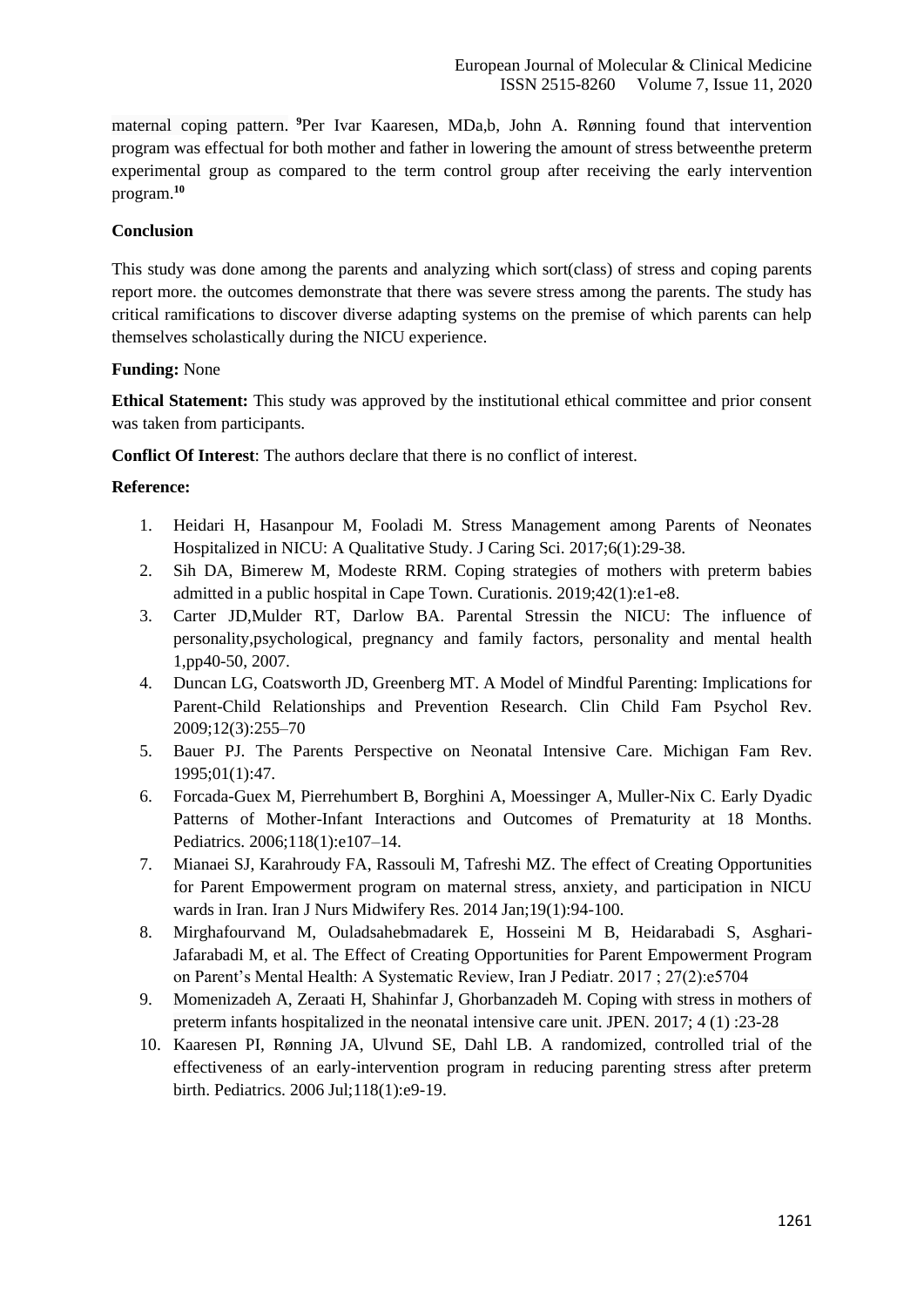**Table 1:** Frequency and percentage distribution of subjects according to age, type of parent, religion, education, occupation, income, and presence of other children as per self-structured interview schedule in the experimental and control group.

N= n1+ n2=70+40=110

| sl no                   | <b>Parameter</b>             | experimental group |            | control group   |            |
|-------------------------|------------------------------|--------------------|------------|-----------------|------------|
| $\mathbf{1}$            | <b>AGE IN YR</b>             | Frequency          | Percentage | Frequency       | Percentage |
|                         |                              | (f)                | (% )       | (f)             | (% )       |
|                         | 20-25<br>1)                  | 20                 | 28.57      | 8               | 20         |
|                         | $26 - 30$<br>2)              | 19                 | 27.14      | 12              | 30         |
|                         | $3)$ 31-35                   | 20                 | 28.57      | 13              | 32.50      |
|                         | 4) $36-40$                   | 11                 | 15.71      | $\overline{7}$  | 17.50      |
| $\overline{2}$          | <b>PARENT</b>                |                    |            |                 |            |
|                         | 1)Mother                     | 50                 | 71.42      | 30              | 75         |
|                         | 2) Father                    | 20                 | 29         | 10              | 25         |
| $\mathbf{3}$            | <b>RELIGION</b>              |                    |            |                 |            |
|                         | 1)Hindu                      | 46                 | 65.71      | 20              | 50         |
|                         | 2) Muslim                    | 15                 | 21.42      | $\overline{7}$  | 17.5       |
|                         | 3) Christian                 | 5                  | 7.14       | 10              | 25         |
|                         | 4) Sikhism                   | $\overline{4}$     | 5.71       | 3               | 7.50       |
| $\overline{\mathbf{4}}$ | <b>EDUCATION</b>             |                    |            |                 |            |
|                         | Primary<br>1)                | 6                  | 8.57       | 8               | 20         |
|                         | Secondary<br>2)              | 14                 | 20         | 8               | 20         |
|                         | Higher<br>3)                 | 18                 | 25.71      | 10              | 25         |
|                         | secondary                    |                    |            |                 |            |
|                         | Graduation<br>4)             | 23                 | 32.85      | $\tau$          | 17.5       |
|                         | Post-graduation<br>5)        | 9                  | 12.85      | $\tau$          | 17.5       |
| 5                       | <b>OCCUPATION</b>            |                    |            |                 |            |
|                         | govt employee<br>1)          | 13                 | 18.57      | 6               | 15         |
|                         | Private<br>2)                | 14                 | 20         | 10              | 25         |
|                         | employee                     |                    |            |                 |            |
|                         | Self-employed<br>3)          | 10                 | 14.28      | 8               | 20         |
|                         | Unemployed<br>4)             | 33                 | 47.14      | 16              | 40         |
| 6                       | <b>INCOME</b>                |                    |            |                 |            |
|                         | 5000-10000<br>1)             | 14                 | 20         | $8\,$           | 20         |
|                         | 2) 10001-20000               | 24                 | 34.28      | 17              | 42.5       |
|                         | 3) 20001-30000               | 22                 | 31.42      | 10              | 25         |
|                         | 4) 30001 or more             | 10                 | 14.28      | $5\overline{)}$ | 12.5       |
| $\overline{7}$          | <b>PRESENCE</b><br><b>OF</b> |                    |            |                 |            |
|                         | <b>OTHER CHILDREN</b>        |                    |            |                 |            |
|                         | $1)$ Yes                     | 24                 | 34.28      | 16              | 40         |
|                         | $2)$ No                      | 46                 | 65.71      | 24              | 60         |

**Table 2:**Mean, mean difference, standard deviation, standard error and t value of unpaired t-test to compare the post-test score of parental stress among experimental group and control group.

N=n1+n2=70+40=110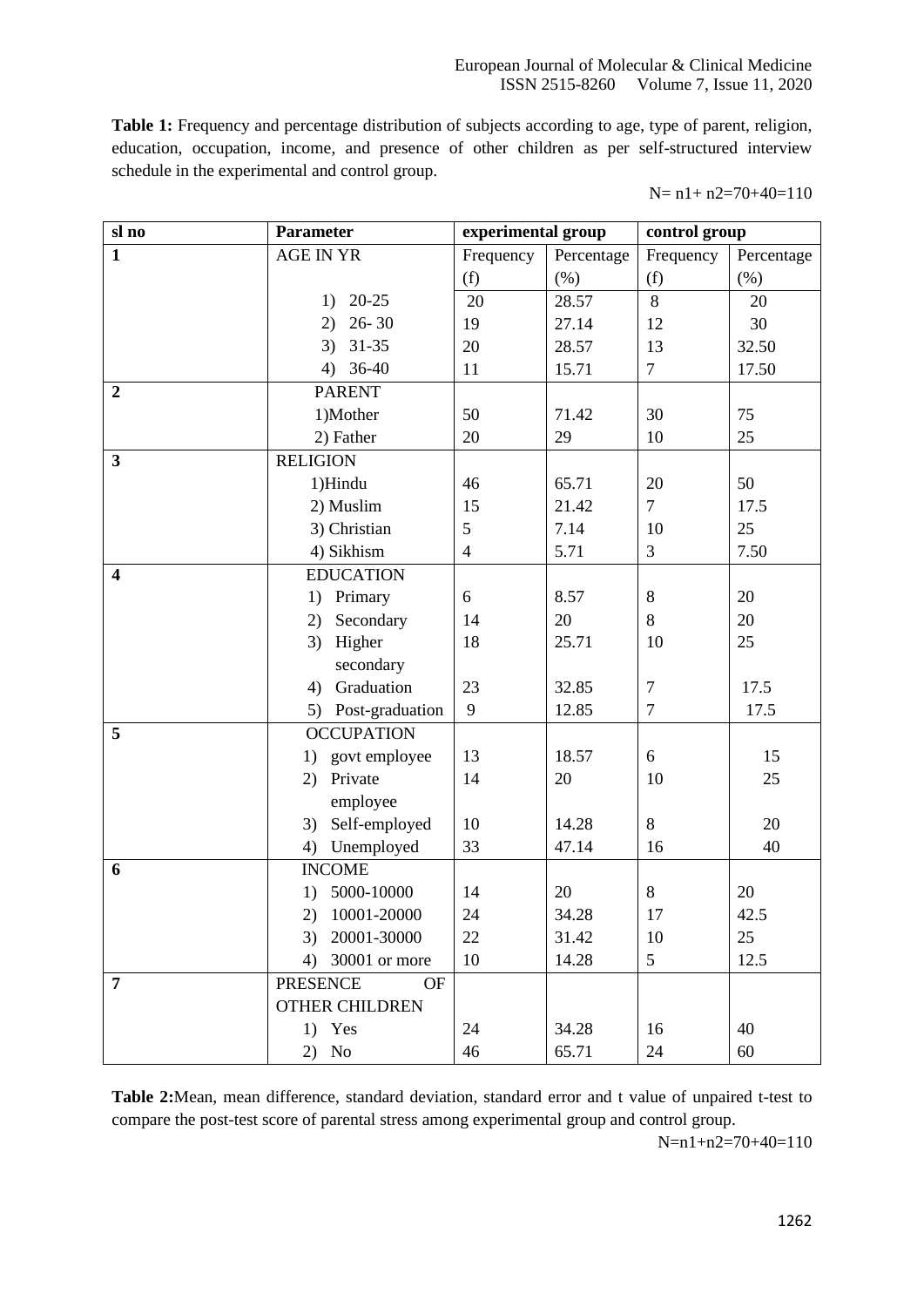| Sl no                     | <b>Research</b>                                       | <b>Mean+SD</b>   | <b>MD</b> | <b>SEM</b> | Df  | t-value   | p-value     |
|---------------------------|-------------------------------------------------------|------------------|-----------|------------|-----|-----------|-------------|
|                           | group                                                 |                  |           |            |     |           |             |
| 1                         | Experimental                                          | 44.64+12.991     |           | 1.553      | 108 |           |             |
|                           | group(n1)                                             |                  |           |            |     |           |             |
|                           |                                                       |                  | $-32.09$  |            |     | $-12.852$ | $< .00001*$ |
|                           |                                                       |                  |           |            |     |           |             |
| 2                         | Control                                               | $76.73 + 11.860$ |           | 1.875      |     |           |             |
|                           | group(n2)                                             |                  |           |            |     |           |             |
| $\mathbf{R}$ $\mathbf{A}$ | $\cdot$<br>$-1.5$ , $-1.5$ , $-1.5$ , $-1.4$ , $-1.5$ | $\cdot$ $\sim$   |           |            |     |           |             |

P<0.05= statistically significant

**Table 3:**Mean, mean difference, standard deviation, standard error and t value of unpaired t-test to compare the post-test score of parental coping ability among experimental group and control group. N=n1+n2=70+40=110

| Sl no                     | <b>Research</b>                                         | <b>Mean+SD</b> | MD    | <b>SEM</b> | Df  | t-value | p-value     |
|---------------------------|---------------------------------------------------------|----------------|-------|------------|-----|---------|-------------|
|                           | group                                                   |                |       |            |     |         |             |
| 1                         | Experimental                                            | 58.06+8.250    |       | .986       | 108 |         |             |
|                           | group(n1)                                               |                |       |            |     |         |             |
|                           |                                                         |                | 23.66 |            |     | 14.728  | $< .00001*$ |
|                           |                                                         |                |       |            |     |         |             |
| 2                         | Control                                                 | 34.40+7.841    |       | 1.240      |     |         |             |
|                           | group(n2)                                               |                |       |            |     |         |             |
| $\mathbf{R}$ $\mathbf{A}$ | $\bullet$<br>$-1.5$ , $-1.5$ , $-1.5$ , $-1.4$ , $-1.4$ | $\cdot$ $\sim$ |       |            |     |         |             |

P<0.05= statistically significant

**Table 4:**Chi-Square analysis to discover the association between level of stress with particular sociodemographic variables.

| ۰. |
|----|
|----|

| Sl no                   | Demographic          | Chi-square | df | <b>P-value</b> |
|-------------------------|----------------------|------------|----|----------------|
|                         | variables            |            |    |                |
| 1                       | Age                  | 8.082      | 9  | 0.525          |
| 2                       | Gender               | 10.962     | 3  | $0.0119*$      |
| 3                       | Religion             | 13.465     | 12 | 0.336          |
| $\overline{\mathbf{4}}$ | Education            | 22.471     | 12 | $0.0326*$      |
| 5                       | Occupation           | 5.294      | 9  | 0.808          |
| 6                       | Income               | 6.631      | 9  | 0.676          |
| 7                       | Presence of other    | 2.243      | 3  | 0.523          |
|                         | siblings             |            |    |                |
| 8                       | Maternal             | .805       | 3  | 0.848          |
|                         | complication         |            |    |                |
| 9                       | Mode of delivery     | 3.631      | 3  | 0.304          |
| 10                      | Gestational week     | 2.538      | 6  | 0.864          |
| 11                      | Birth<br>order<br>of | 13.956     | 9  | 0.123          |
|                         | child                |            |    |                |
| 12                      | Birth weight         | 2.249      | 6  | 0.895          |